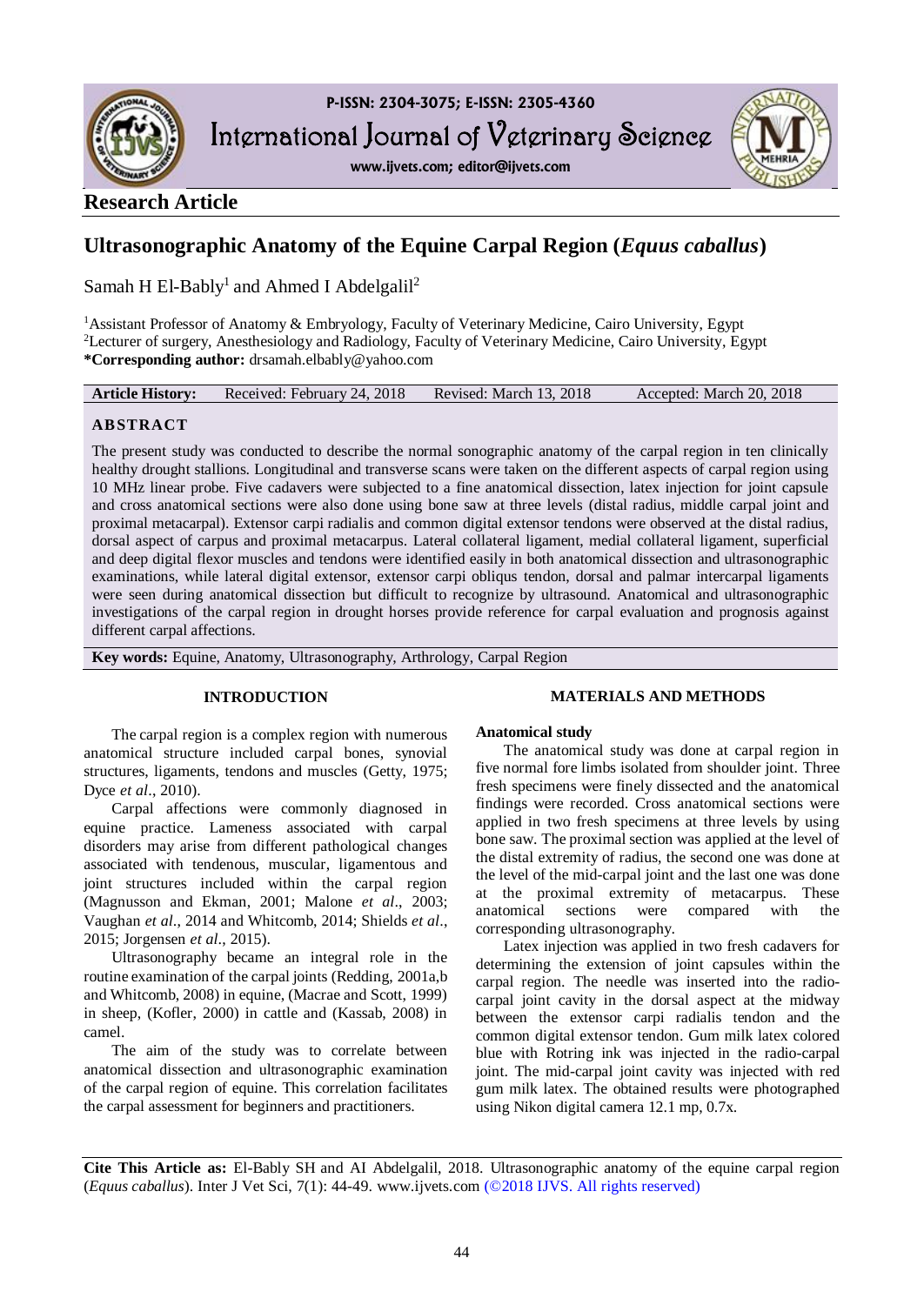#### **Ultrasonography study**

Ultrasonographic study was applied on five clinically normal drought stallions of various ages (5-9 years old) and weight (300-450 kg). These stallions were admitted to Surgery, Anaesthesiology and Radiology Department, Faculty of Veterinary Medicine, Cairo University. The hair over the carpal region of both right and left forelimbs of the horses were clipped and shaved, and followed by an acoustic coupling gel was applied. Scanning was performed using 10 MHz linear probe (Toshiba just vision 200, Japan) with displayed depth 4-6 cm. Ultrasonographic scanning was done with the animal fully weight-bearing. Ultrasonographic examination of the carpal joint was performed in a systematic manner including dorsal, lateral, medial and palmar aspects of the joint (Whitcomb, 2014). All the structures were examined in both longitudinal and transverse scans.

#### **RESULTS**

The anatomical dissection and ultrasonographic examinations of the carpal region were done in a systematic manner. The carpal region was divided into dorsal, lateral, medial and palmar regions. The palmar region alienated into two regions proximal and distal to the accessory carpal bone.

## **The dorsal aspect of carpal region**

The dorsum of the carpal region supported by the extensor retinaculum, which represented by a loose fibrous sheath covering the fibrous layer of the carpal joint capsule, it sheltered dorsolaterally allowing the passage of the ligaments of the extensors muscles and connected with the two collateral ligaments from every two sides (Fig. 1A).

The tendon of the extensor carpi radialis (ECR) was a broad large tendon, passed along the middle dorsal aspect of the carpal region to be inserted into the metacarpal tuberosity (Fig. 1, 2). ECR tendon appeared ultrasonographically as a homogenous echogenic structure with linear fiber pattern extends over the carpal joints in longitudinal scans (Fig. 2). It appeared as oval echogenic structure with thin anechoic fluid represent the tendon sheath in the transverse scans at distal radius and at the level of radio-carpal joint (Fig. 4E).

The common digital extensor (CDE) tendon was passed along the dorsolateral aspect of the carpal region (Fig. 1, 2). It appeared ultrasonographically as homogenous echogenic structure extended at dorsolateral aspect of the carpus (Fig. 1, 2). It appeared as flattened oval echogenic structure proximal to the distal radius (Fig. 4D). The tendon sheath appeared as thin anechoic fluid around the tendon (Fig. 1).

The joint capsule (JC) was fibrous layer covered the joint cavity, attached at the distal end of the radius, until reach to the proximal end of the metacarpus, more adherent to the carpal bones and the middle carpal ligament (Fig. 1). The synovial membrane formed three synovial sacs corresponding to each joint, the radio-carpal sac was the largest sac in its volume, followed by the middle carpal sac, which placed between the two rows of carpal bones, extended proximally and distally, this sac communicated with the carpo-metacarpal sac (Fig. 9A)

through the distal extension between the third and fourth carpal bone. The (JC) appeared ultrasonographically as hypo echoic joint capsule caudal to the echogenic fibers of the ECR with anechoic synovial fluid. The radio-carpal joint, middle carpal joint and carpo-metacarpal joints were been easily identified ultrasonography (Fig. 2).



**Fig. 1:** A photograph showing the left carpal region of the horse. A- The anatomical dissection of the dorsolateral surface, B- The anatomical dissection of dorsal carpal region, C- Joint capsule, D- Longitudinal scan (LS) of the dorsolateral aspect of the carpus, E- Longitudinal scan of the lateral carpal region. 1- Extensor retinaculum, 2- Tendon of extensor carpi radialis, 3- Tendon of common digital extensor, 4- Tendon of lateral digital extensor, 5- Tendon of extensor carpi obliqus, 6- Radio-carpal joint capsule, 7- Middle carpal joint capsule, 8- Extensor carpi radialis M., 9- Extensor carpi obliqus M., 10- Common digital extensor M., 11-Lateral digital extensor M., 12- Ulnaris lateralis M. CDE- Common digital extensor, LCL- Lateral collateral ligament, RC- Radio-carpal joint, TS- Tendon sheath.



**Fig. 2:** A & B- photograph showing the anatomical dissection of dorsal region of the right carpal joint. C, D & E- Longitudinal scans of the dorsal aspect of the carpal region. 1- Extensor carpi radialis tendon, 2- Common digital extensor tendon, 3- Lateral digital extensor tendon, 4- Extensor carpi obliqus tendon, 5- Medial collateral tendon, 6- Lateral collateral ligament, 7- Dorsal intercarpal ligaments, 8- Dorsal carpometacarpal ligaments, 9- Radio-carpal joint cavity, 10- Middle carpal joint cavity. ECR- Extensor carpi radialis tendon, ECO- Extensor carpi obliqus tendon, JC- Joint capsule, RC- Radio-carpal joint, MC- Middle carpal joint, CM- carpo-metacarpal joint. R-Radius, RC- Radial carpal bone, IC- Intermediate carpal bone, UC- Ulnar carpal bone, IIIC- Third carpal bone, IVC- Fourth carpal, MT- Metacarpal tuberosity, MIII- Third metacarpal bone.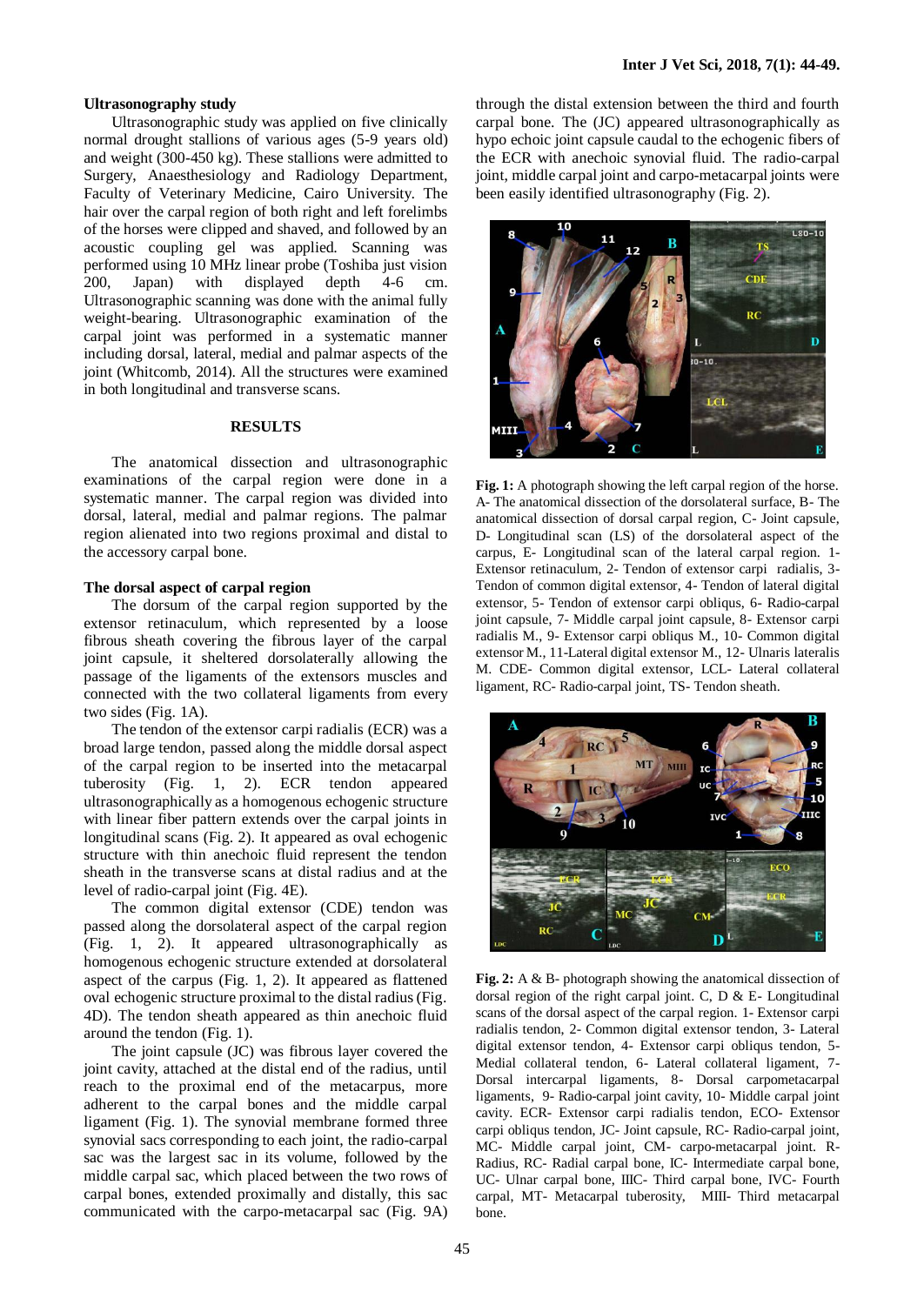

**Fig. 3:** A photograph showing the right carpal region. A- Medial view, B- Longitudinal scan of Medial carpal region. 1- Tendon of extensor carpi radialis, 2- Tendon of extensor carpi obliqus, 3- Medial collateral ligament, 4- Dorsal middle carpal ligament, 5- Dorsal carpometacarpal ligament, 6- Radiocarpal joint cavity, 7- Middle carpal joint cavity, MCL- Medial collateral ligament, MC- Middle carpal joint, S- Short fibers, L- Long fibers, RC-Radial carpal bone, IC- Intermediate carpal bone, IIC- Second carpal bone, IIIC- Third carpal bone, MIII- Third metacarpal.



**Fig. 4:** A photograph showing structures within carpal region. A- Cross section at the proximal extremity of metacarpus, B-Transverse Scan (TS) of the lateral collateral ligament, C- TS of the medial collateral ligament , D- TS of common digital extensor tendon, E- TS of extensor carpi radialis tendon. 1- Tendon of extensor carpi radialis, 2- Tendon of common digital extensor, 3 - Medial collateral ligament, 4- Lateral collateral ligament, 5- Superficial digital flexor tendon, 6- Deep digital flexor tendon, LCL- Lateral collateral ligament, MCL- Medial collateral ligament, ECR- Extensor carpi radialis tendon, EDE-Common digital extensor tendon, TS- Tendon sheath, RC-Radial carpal bone, IC- Intermediate carpal bone, UC- Ulnar carpal bone, AC- Accessory carpal bone.

The dorsal intercarpal ligaments were horizontal short ligaments, distributed in between the carpal bones, all over the dorsal surface (Fig. 2/7). The carpometacarpal ligaments were two oblique ligaments, inserted between third carpal bone and third metacarpal one (Fig. 2/8). The dorsal intercarpal and carpometacarpal ligaments were difficult to be identified by ultrasonography.



**Fig. 5:** A photograph showing the palmar surface of the carpal region in the horse. A- Carpal canal, B- Longitudinal scan proximal to accessory bone, C- Longitudinal scan distal to accessory carpal bone. 1- Flexor retinaculum, 2- Extensor carpi radialis M., 3-Flexor carpi ulnaris M., 4- Superficial digital flexor M., 5- Superficial digital flexor tendon., 6- Deep digital flexor tendon, 7- Median A., 8- Medial palmar A., 9- Medial palmar N.., FCU- Flexor carpi ulnaris M., SDF- Superficial digital flexor M, DDF- Deep digital flexor M., SDFT- Superficial digital flexor tendon, DDFT- Deep digital flexor tendon.



**Fig. 6:** A photograph showing the structures within the carpal region. A- Cross section at the level of the distal extremity of radius, B- Transverse scan proximal to accessory carpal bone. 1- Extensor carpi radialis M., 2- Common digital extensor M., 3- Ulnaris lateralis M., 4- Flexor carpi radialis M., 5-Flexor carpi ulnaris M., 6- Superficial digital flexor M., 7- Deep digital flexor M., 7a- Humeral head, 7b- Radial head., 7c- Ulnar head, MA-Median A., FCU- Flexor carpi ulnaris M., SDF- Superficial digital flexor M, DDF- Deep digital flexor M, R- Radius.

The lateral carpal region included mainly the lateral collateral ligament (LCL), that extended from the lateral styloid process proximally and inserted distally into to the ulnar, fourth carpal by deep fibers and to the third, fourth metacarpal bones by superficial fibers (Fig. 2B, 9B). LCL appeared ultrasonographically as a thin echogenic band in longitudinal scans (Fig. 1) and as a small flattened echogenic structure in the transverse scan (Fig. 4B).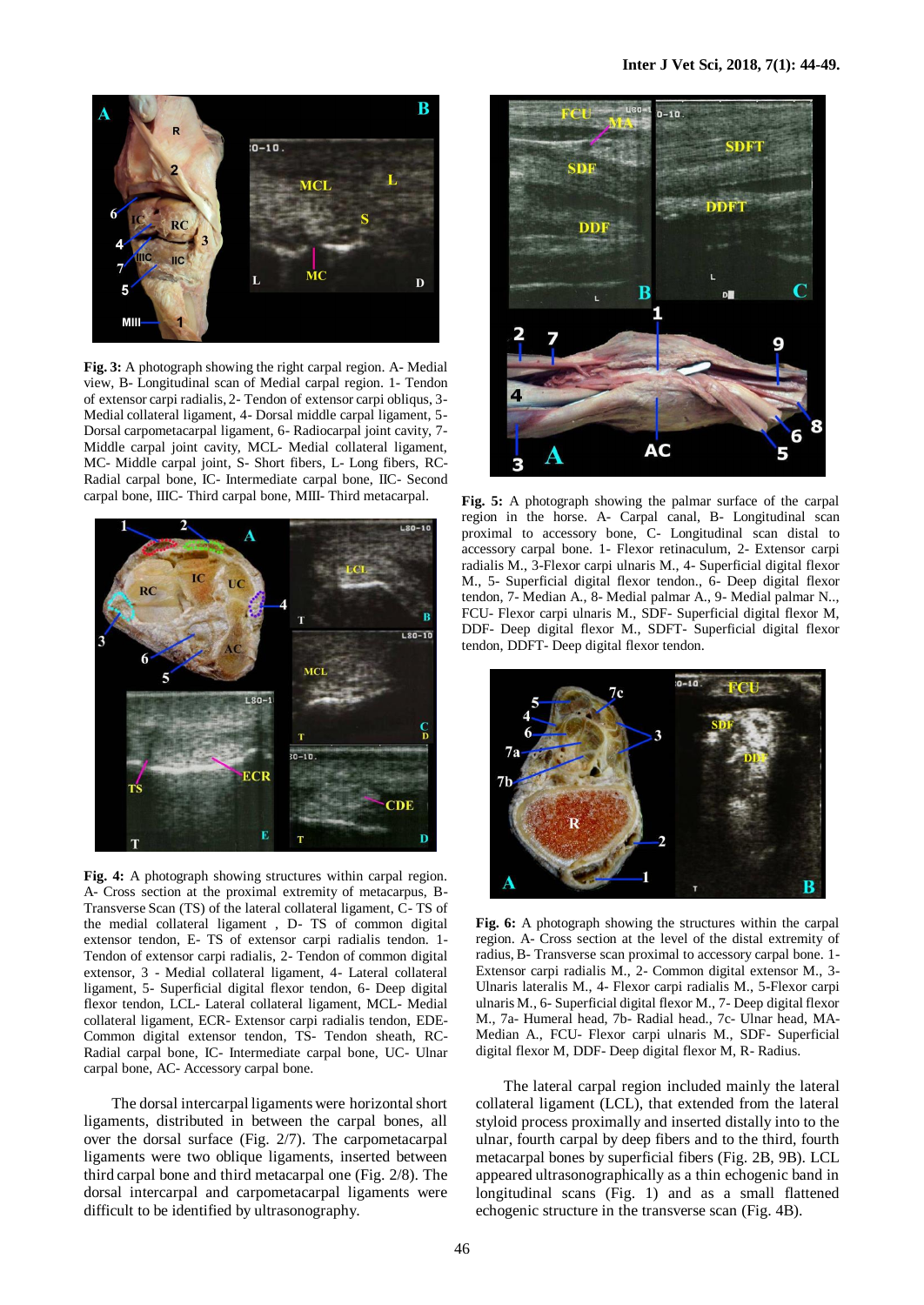

**Fig. 7:** A photograph showing the palmar surface of the carpal region distal to accessory bone in the horse. A- Cross section at the level of the proximal extremity of metacarpus, B-Longitudinal scan at the same level. 1- Superficial digital flexor tendon, 2- Deep digital flexor tendon, 3- Inferior check ligament, 4- Suspensory ligament, SDF- Superficial digital flexor tendon, DDF- Deep digital flexor tendon, IC- Inferior check ligament, SL- Suspensory ligament, MII- Second metacarpal, MIII- Third metacarpal, MIV- Fourth metacarpal bone.



**Fig. 8:** A photograph showing the anatomical dissection of the palmar surface of the carpal joint in the horse. A- Common palmar ligament, B- Palmar carpal region after removal of the common palmar ligament. 1- Common palmar carpal ligament, 2- Radio-carpal ligament, 3- Palmar middle carpal ligament, 4- Palmar carpometacarpal ligament, 5- Medial palmar A., 6- Medial palmar N, R- Radius, AC- Accessory carpal bone, MIII-Third metacarpal bone.

The medial carpal region included the tendon of extensor carpi obliques (ECO) which passed diagonally through the medial extensor groove on the radius, until reached to the medial aspect of the carpal region (Fig. 1, 2, 3).

The medial collateral ligament (MCL) was seen as a thick strong fibrous ligament attached to the medial styloid process proximally and inserted by long fibers in the proximal extremity of the second and third metacarpal bones distally, and by short fibers to the radial carpal and second carpal bones (Fig. 2, 3). MCL appeared ultrasonographically as a thick echogenic band with more linear fiber pattern at its origin on the distal radius with irregular fiber pattern at its distal half, also the long and short fibers of the MCL were easily identified in the longitudinal scan (Fig. 3). It appeared as a flattened oval echogenic structure in the transverse scans (Fig. 4C).



**Fig. 9:** A photograph showing the left joint capsule injected with colored latex. A- Dorsal view, B- Lateral view, C- Palmar view. 1- Lateral collateral ligament. 2- Radio-carpal sac, 2a- Lateral palmar sac of radio-carpal sac, 2b- medial palmar radio-carpal sac, 3- Middle carpal sac, 3a- Lateral palmar sac of middle carpal sac, 3b- Medial palmar sac of middle carpal sac, 4- Carpometacarpal sac, 4a- Lateral palmar extension of carpometacarpal sac, 4b- Medial palmar extension of carpometacarpal sac. R- Radius, RC- Radial carpal bone, IC-Intermediate carpal bone, UC- Ulnar carpal bone, AC-Accessory carpal bone, IIIC- Third carpal bone, MT- Metacarpal tuberosity, MII- Second metacarpal, MIII- Third metacarpal, MIV- Fourth metacarpal bone.

## **The palmar carpal region**

The structures were sited proximal to the accessory bone; the superficial digital flexor (SDF) muscle and the humeral, radial, ulnar heads of the deep digital flexor (DDF) muscle (Fig. 5A, 6A). Moreover, the palmar extensions of the radio-carpal joint capsule were the lateral and medial parts (Fig. 9C). The SDF muscle appeared ultrasonographically as a heterogeneous echogenic structure with mixed anechoic band and echogenic bands while, the DDF muscle appeared heterogeneous echogenic structure with its four heads (Fig. 5B).

The structures placed distal to the accessory bone; the lateral and medial extensions of both middle carpal and carpometacarpal joint sacs (Fig. 9C).

The carpal canal was surrounded dorsally by the common palmar ligament, laterally by accessory carpal bone and palmaromedialy by flexor retinaculum. It enclosed the superficial, deep digital flexor tendons, medial palmar artery and nerve. The flexor retinaculum (Transverse palmar carpal ligament) was thick fibrous layer covering the palmaromedial surface of the joint leading to complete closure to the carpal canal (Fig. 5A). The common palmar carpal ligament was a thick broad fibrous layer of the joint capsule, it considered the dorsal boundary of the carpal canal and it was tightly attached to the carpal bones palmarly (Fig. 8A).

The radiocarpal ligament, palmar intercarpal ligaments were inserted between the palmar surfaces of the carpal bones (Fig. 8B). The palmar carpometacarpal ligament located between the palmar surface of the third carpal bone and proximal palmar aspect of the metacarpus (Fig. 8B).

The distal palmar structures at the level of carpometacarpal joint were the SDF and DDF tendons that appeared ultrasonographically as echogenic structures with homogeneous linear pattern within the carpal canal (Fig. 5C).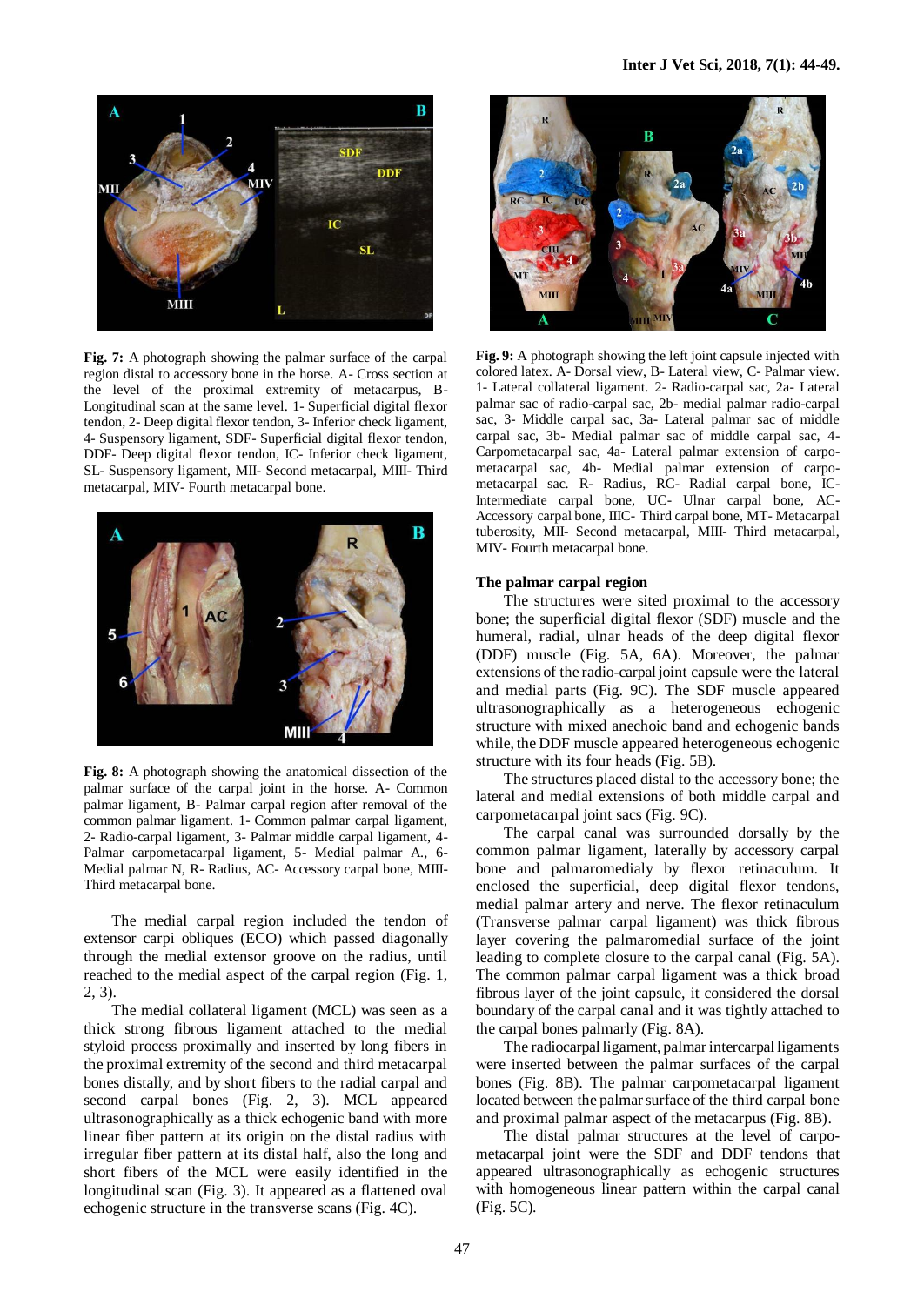#### **DISCUSSION**

The carpal joint of horse was investigated from both anatomical and ultrasonographic aspects giving detailed findings of the different carpal structures. This study was a complementary study of previous studies conducted on the carpal joint. The correlation between the normal anatomical and ultrasonographic study supplied the practitioners with a complete basic data about the carpal region.

The normal anatomy of the carpal region, including superficial and deep digital flexor muscles, tendons of extensors muscles, medial and lateral collateral ligaments, dorsal and palmar intercarpal ligaments, dorsal and palmar carpometacarpal ligaments, also the joint capsule in horse was described by Getty (1975) and Dyce *et al*. (2010).

Ultrasonography was a safe, non-invasive and valuable diagnostic tool for examination of carpal region soft tissue structures. In the current study, a 10 MHz linear probe gave a better resolution for different anatomical structures same findings were recorded by Tnibar *et al*. (1993) in the horse, Kofler (2000) in cattle and Kassab (2008) in the camel.

ECR and CDE tendons appeared as homogenous echogenic bands owing to tendentious nature which in agreement with Tnibar *et al*. (1993) and Mettenleiter (1995). There was small anechoic fluid around these tendons represented the tendon sheath and these findings were in the same line with Reef (1998) and Whitcomb (2008) in the horse.

The extensor carpi obliqus tendon was difficult to be detected by ultrasonography similar observation was detected by Kassab (2008) in the camel.

The medial collateral ligament was larger than the lateral collateral one. An irregular fibers pattern was recorded at the distal half of this ligament, which may be due to the different orientation of fibers at their insertion to the bones of the carpus and metacarpus in the horse (Whitcomb, 2008).

The fleshy part of SDF and DDF proximal to the accessory carpal joint was appeared as heterogeneous echogenic structure with anechoic areas within these structures which could be attributed to the muscular content and this in the same line with Whitcomb (2014) in the horse. The SDF and DDF tendons distal to the accessory carpal bone were appeared as homogenous echogenic bands due to their tendentious content which agreed with Tnibar (1993) and Whitcomb (2008) in the horse.

Joint capsules represented by three sacs radio-carpal, middle carpal and carpo-metacarpal joints. The joint capsule was easily detected ultrasonographically caudal to the ECR which in agreement with Whitcomb (2008) and Whitcomb (2014) in horse and dis agreed with findings recorded in cattle Kofler (2000). The joint capsule of the radio carpal below the ECR appeared hypo-echoic which may be attributed to the fat cushion which observed at the dorsal aspect of the joint such a statement observed by Whitcomb (2014) in the horse.

The radio-carpal sac was the largest sac in its size, followed by the middle carpal sac and these findings were correlated with the ultrasonographic findings seen in

longitudinal scans at the dorsal aspect of carpus. These findings were in the same line with Konig (2005) in the horse and Alsafy *et al*. (2015) in the donkey.

The correlation between anatomical dissection and ultrasonographic procedures facilitate studying and examination the different carpal structures. Moreover, the normal anatomical and ultrasonographic findings provide reference images for beginners and practitioners.

## **REFERENCES**

- Alsafy MA, SA El-Gendy and HM Abou-Ahmed, 2015. The Carpal Joint of the Donkey (Equus asinus): Morphological Investigation. J Morphol, 33: 948-954.
- Dyce KM, WO Sack and CJ Wensing, 2010. The Forelimb of the Horse. In: Dyce, K. M.; Sack, W. O. and Wensing, CJG (Eds.) Textbook of Veterinary Anatomy. 4th ed. St. Louis, Saunders, 2009, pp: 595- 600.
- Getty R, 1975. In Sisson and Grossman's. The Anatomy of the Domestic Animals. 5th ed. Philadelphia, WB Saunders Company.
- Jorgensen JS, RL Genovese and D Dopfer, 2015. Musculoskeletal lesions and lameness in 121 horses with carpal sheath effusion (1999-2010). Vet Radiol Ultrasound, 56: 307-316.
- Kaser-Hotz B, S Sartoretti-Schefer, and R Weiss, 1994. Computed tomography and magnetic resonance imaging of the normal equine carpus. Vet. Radiol. Ultrasound, 35: 457-461.
- Kassab, 2008. The normal anatomical, radiographical and ultrasonographic appearance of the carpal region of one-humped camel (*Camelus dromedarius*). Anat Histol Embryol, 37: 24-9.
- Kofler J, 2000. Ultrasonographic Examination of the Carpal Region in cattle, normal appearance. The Vet J, 159: 85-96.
- König HE, HG Liebich and H Bragulla, 2007. Veterinary anatomy of domestic mammals: Textbook and colour Atlas. Schattauer, Verlag.
- Leach D, R Harland and B Burko, 1981. The anatomy of the carpal tendon sheath of the horse. J Anat, 133: 301-307.
- Macrae AI and PR Scott, 1999. The normal ultrasonographic appearance of ovine joints and the use of arthrosonography in the evaluation of chronic ovine joint disease. Vet J, 158: 135-143.
- Magnusson L, S Ekman, 2001. Osteoarthritis of the antebrachiocarpal joint of 7 riding horses. Acta Vet Scand, 42: 429-434.
- Malone E, C Les and T Turner, 2003. Severe carpometacarpal osteoarthritis in older Arabian horses. Vet Surg, 32: 191-195.
- Mettenleiter E, 1995. Das Tarsalgelenk des Pferdes, Sonographischer Atlas. Stuttgart:Schattauer, pp: 56- 202.
- Redding WR, 2001a. The use of ultrasonography in the evaluation of joint disease in horses. Part 1: Indications, technique and examination of the soft tissues. Equine Veterinary Education, 13: 250-259.
- Redding WR, 2001b. Use of ultrasonography in the evaluation of joint disease in horses. Part 2: